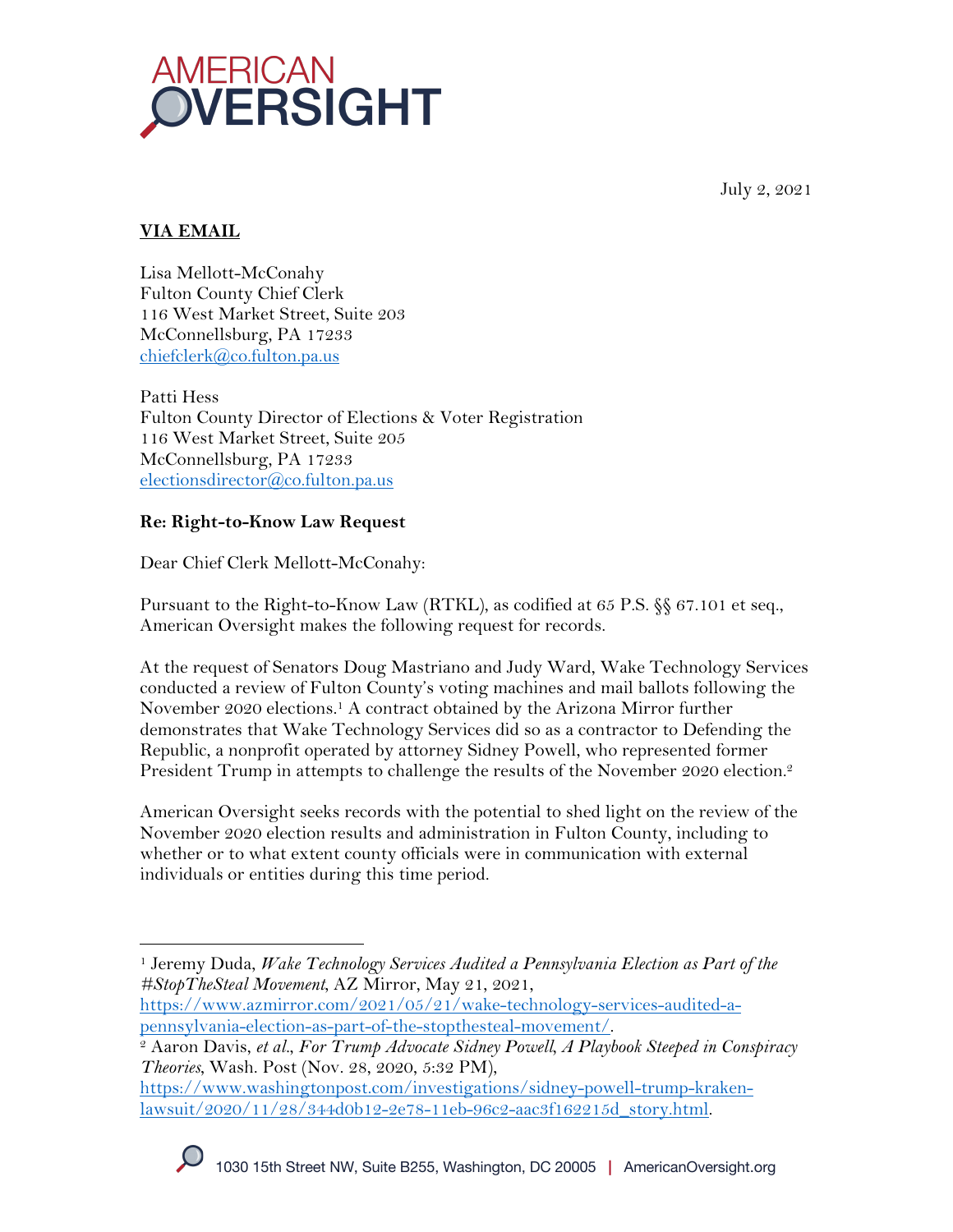### **Requested Records**

American Oversight requests that your office produce the following records within five business days:

1) All electronic communications (including emails, email attachments, text messages, or messages on messaging platforms, such as Slack, GChat or Google Hangouts, Lync, Skype, or WhatsApp) between (A) Fulton County Elections Director Patti Hess and (B) any of the individuals or entities listed below. In the case of emails and texts, the search should include those sent or received from Director Hess's personal accounts and devices if they were used to conduct official business, as well those sent from any official email addresses or government-issued devices.

#### Specified Parties:

- 1. Senator Doug Mastriano, and/or anyone communicating on his behalf (such as his executive secretary Kelley Moyer-Schwille, outreach specialist Doug Zubeck, or district director Judy Wilson)
- 2. Senator Judith Ward, and/or anyone communicating on her behalf (such as her chief of staff Cheryl Shriner, executive secretary Monica Armstrong, or outreach specialist Kathleen Gunnell)
- 3. Sidney Powell, and/or anyone communicating on behalf of Sidney Powell, P.C. (including anyone communicating from an email address ending in @federalappeals.com)
- 4. Anyone communicating on behalf of Defending the Republic
- 5. Rudolph Giuliani, and/or anyone communicating on his behalf (such as Jo Ann Zafonte, Christianne Allen, Beau Wagner, or anyone communicating from an email address ending in  $(\partial g)$  ulianisecurity.com, giulianipartners.com, gdcillc.com)
- 6. Cleta Mitchell (including, but not limited to, cleta@cletamitchell.com, cmitchell@foley.com, or email addresses ending in @bradleyfdn.org)
- 7. Phill Kline (including, but not limited to, phillklineva@gmail.com) Jenna Ellis, and/or anyone communicating on behalf of Liberty University's Falkirk Center (including anyone communicating from an email address ending in @falkirkcenter.com) or the Thomas More Society (including anyone communicating from  $@t$ homasmoresociety.org) or the American Greatness Fund (@americangreatnessfund.com)
- 8. Corey Lewandowski
- 9. Earl Eugene Kern, and/or anyone communicating on behalf of Wake Technology Services, Inc. (including anyone communicating from an email address ending in  $(\overline{a})$  waketsi.com)
- 10. Ben Cotton, and/or anyone communicating on behalf of CyFir (including anyone communicating from an email address ending in @cyfir.com)
- 11. Heather Honey, and/or anyone communicating on behalf of Haystack Investigations (including anyone communicating from an email address ending in  $(\vec{a})$  haystackinvestigations.com)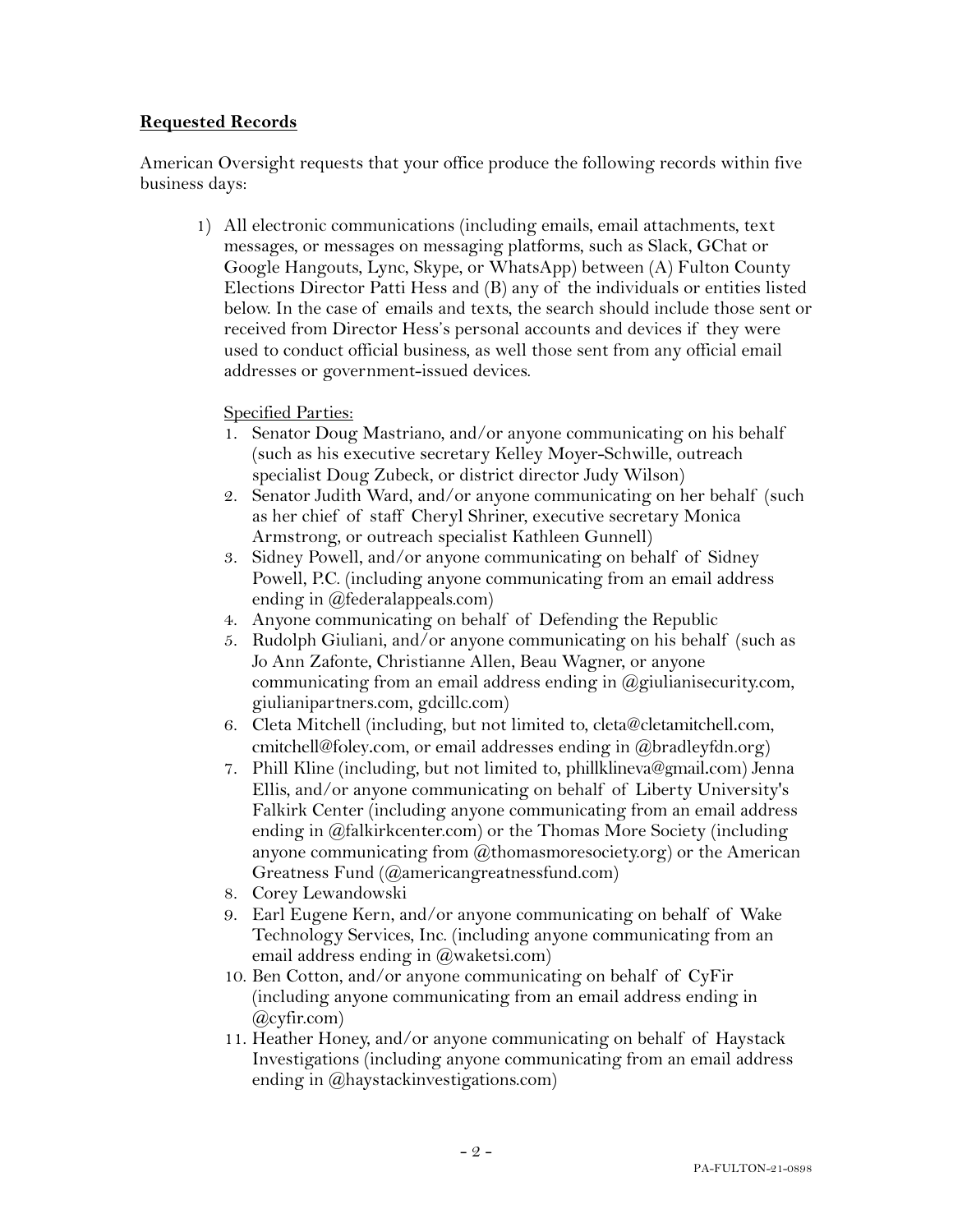- 12. Doug Logan, and/or anyone communicating on behalf of Cyber Ninjas (including anyone communicating from an email address ending in @cyberninjas.com)
- 13. Colonel Phil Waldron (including, but not limited to, phil@onewarrior.com or p@bonfiresearch.org), Russell Ramsland (including, but not limited to ryuks9sq@alliedspecialops.us), and/or anyone communicating on behalf of Allied Security Operations Group (including anyone communicating from an email address ending in  $(\partial \Omega)$ alliedspecialops.us)
- 14. Jovan Hutton Pulitzer (including, but not limited to jovanhuttonpulitzer@gmail.com)
- 15. Ken Bennett (kbennettaz7@gmail.com, kbazsos@gmail.com, kjbennettaz@gmail.com, arizonaaudit@gmail.com), Karen Fann, and/or anyone communicating on behalf of the Arizona state senate (azleg.gov)

Please provide all responsive records from November 3, 2020, through May 1, 2021.

2) All electronic communications (including emails, email attachments, text messages, or messages on messaging platforms, such as Slack, GChat or Google Hangouts, Lync, Skype, or WhatsApp) sent or received by Fulton County Elections Director Patti Hess regarding investigations, inspections, or other reviews of election equipment or ballots, including but not limited to the review completed by Wake TSI or the inspection which occurred on December 31, 2020.<sup>3</sup> In the case of emails and texts, the search should include those sent or received from Director Hess's individual accounts and devices if they were used to conduct official business, as well those sent from any official email addresses or government-issued devices.

Please provide all responsive records from November 3, 2020, through March 31, 2021.

## **Fee Waiver Request**

In accordance with 65 P.S.  $\S 67.1307(f)(2)$ , American Oversight requests a waiver of fees associated with processing this request for records, because disclosure of the requested information is "in the public interest."

The public has a significant interest in elections administration in Fulton County, and specifically the review of the 2020 election and its connection to the broader nationwide effort to discredit the results of the presidential election. <sup>4</sup> Records with the potential to shed light on this matter would contribute significantly to public understanding of operations of the government, including whether or to what extent external political actors participated in Fulton County's review of the November 2020 election results.

<sup>3</sup> Fulton County Board of Commissioners, Commissioners' Minutes, Jan. 5, 2021, https://www.co.fulton.pa.us/files/live-folders/commissioner-minutes-agendas/2021- 01-05%20Commissioners'%20Minutes.pdf?fixcache=20210523145152.

<sup>4</sup> *See, e,g.*, Duda, *supra* note 1.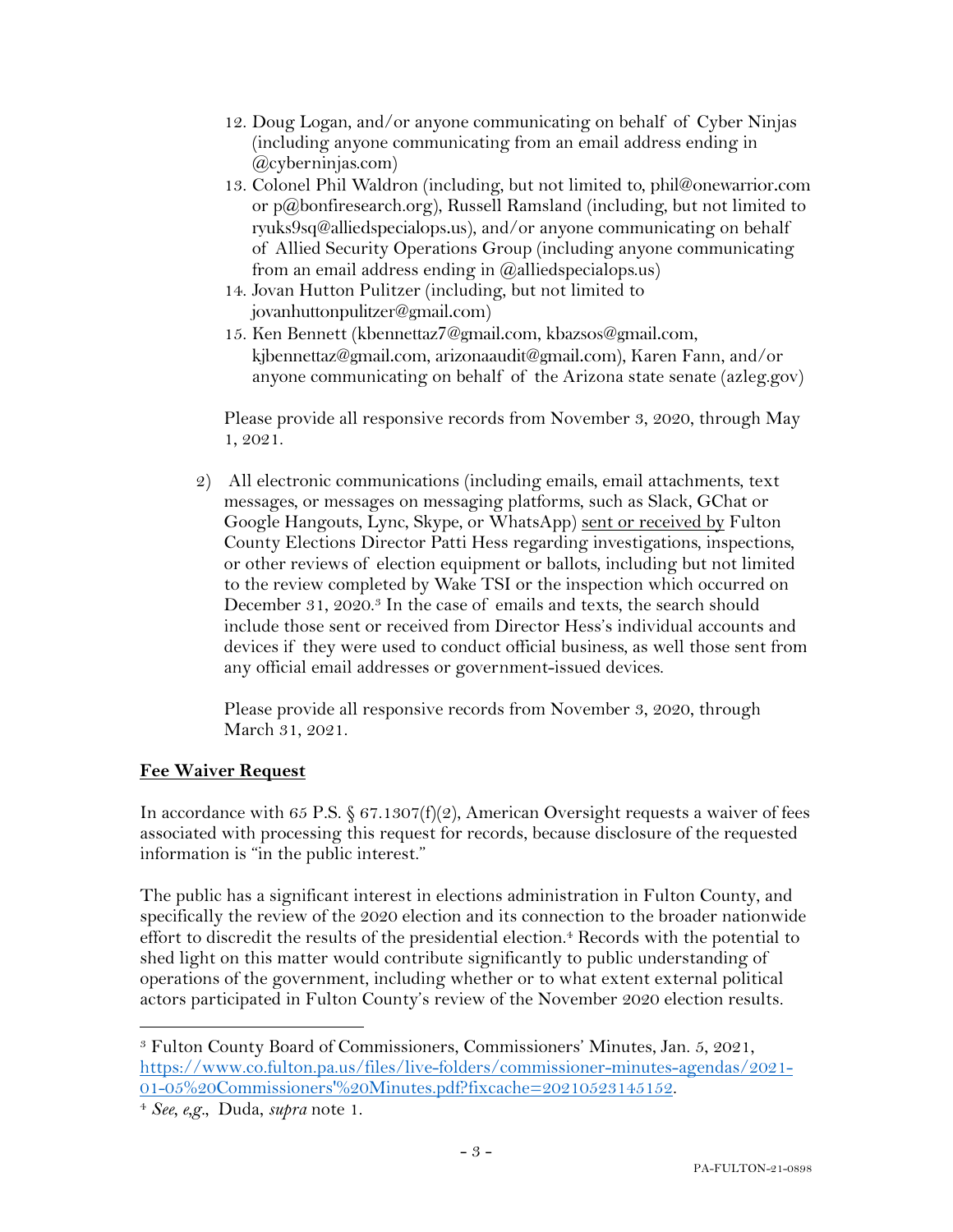American Oversight is committed to transparency and makes the responses agencies provide to open records requests publicly available, and the public's understanding of the government's activities would be enhanced through American Oversight's analysis and publication of these records. American Oversight's mission is to promote transparency in government, to educate the public about government activities, and to ensure the accountability of government officials. American Oversight uses the information gathered, and its analysis of it, to educate the public through reports, press releases, or other media. American Oversight also makes materials it gathers available on its public website and promotes their availability on social media platforms, such as Facebook and Twitter.5

American Oversight has also demonstrated its commitment to the public disclosure of documents and creation of editorial content through regular substantive analyses posted to its website.<sup>6</sup> Examples reflecting this commitment to the public disclosure of documents and the creation of editorial content include the posting of records and analysis related to the organization's investigations into misconduct and corruption in state governments; <sup>7</sup> posting records and analysis of federal and state governments' responses to the coronavirus pandemic;8 posting records received as part of American Oversight's "Audit the Wall" project to gather and analyze information related to the Trump administration's proposed construction of a barrier along the U.S.-Mexico

 $5$  American Oversight currently has approximately 15,670 page likes on Facebook and 106,300 followers on Twitter. American Oversight, Facebook,

https://www.facebook.com/weareoversight/ (last visited June 25, 2021); American Oversight (@weareoversight), Twitter, https://twitter.com/weareoversight (last visited June 25, 2021).

<sup>6</sup> *See generally News*, American Oversight, https://www.americanoversight.org/blog. 7 *See generally State Investigations*, American Oversight,

https://www.americanoversight.org/states; *see, e.g.*, *State Government Contacts with Voting-Restriction Activists,* American Oversight,

https://www.americanoversight.org/investigation/state-government-contacts-withvoting-restriction-activists; *Georgia's Voting Machines and Election Security*, American Oversight, https://www.americanoversight.org/investigation/georgias-voting-

machines-and-election-security.<br><sup>8</sup> *See, e.g., The Trump Administration's Response to Coronavirus*, American Oversight, https://www.americanoversight.org/investigation/the-trump-administrations-

response-to-coronavirus; *Tulsa Health Officials Initially Estimated Trump Rally Would Directly Lead to 2 to 9 Deaths*, American Oversight,

https://www.americanoversight.org/tulsa-health-officials-initially-estimated-trumprally-would-directly-lead-to-2-to-9-deaths; *Wisconsin Documents Offer Window into Early Uncertainty over COVID-19*, American Oversight,

https://www.americanoversight.org/wisconsin-documents-offer-window-into-earlyuncertainty-over-covid-19; *In the Documents: Florida Health Department Efforts to Suppress Release of Coronavirus Records*, American Oversight,

https://www.americanoversight.org/in-the-documents-florida-health-departmentefforts-to-suppress-release-of-coronavirus-records.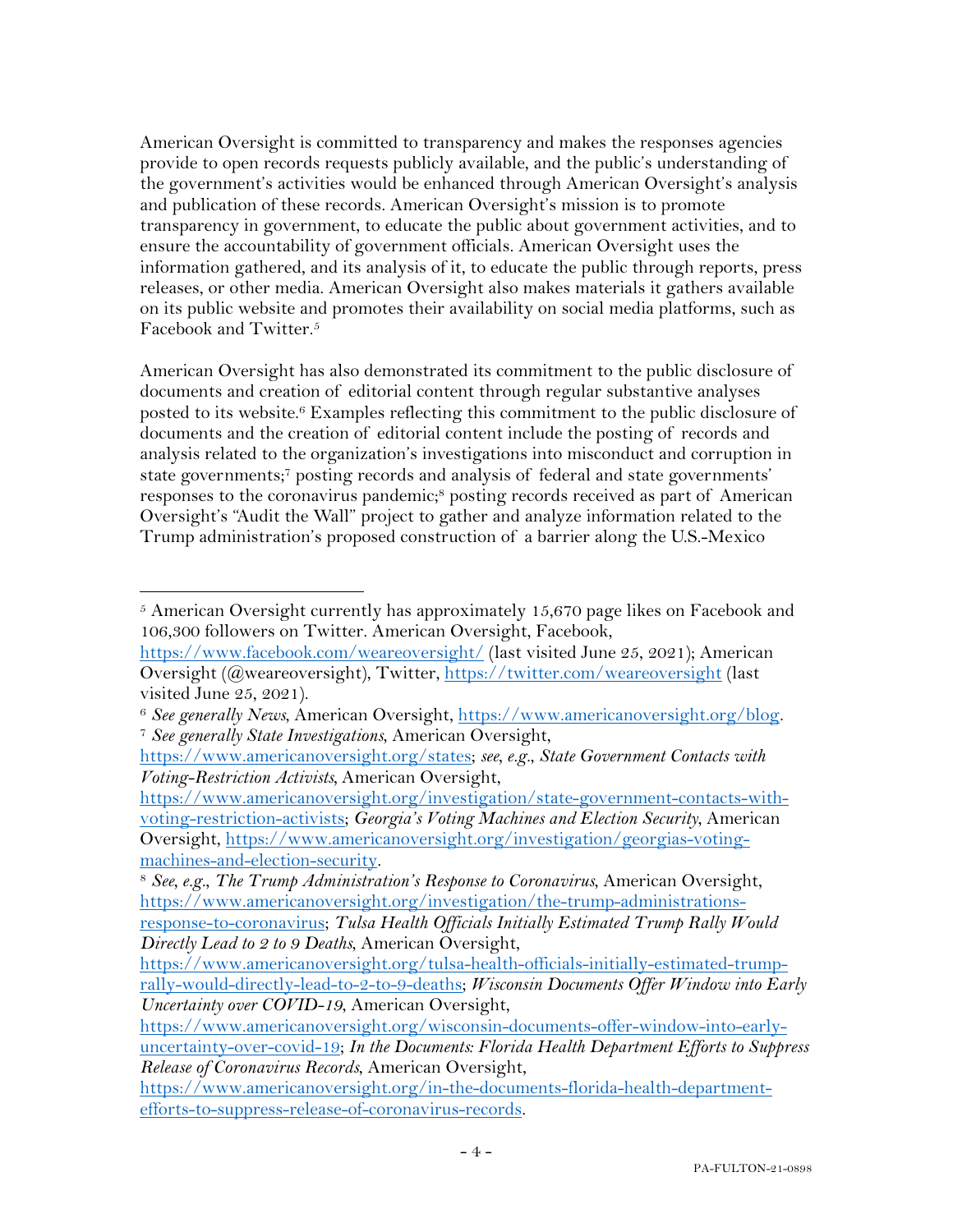border, and analyses of what those records reveal;<sup>9</sup> and the posting of records related to an ethics waiver received by a senior Department of Justice attorney and an analysis of what those records demonstrated regarding the Department's process for issuing such waivers.10

Finally, this request is primarily and fundamentally for non-commercial purposes. As a  $501(c)(3)$  nonprofit, American Oversight does not have a commercial purpose and the release of the information requested is not in American Oversight's financial interest.

Accordingly, American Oversight qualifies for a fee waiver.

## **Guidance Regarding the Search & Processing of Requested Records**

In connection with its request for records, American Oversight provides the following guidance regarding the scope of the records sought and the search and processing of records:

- Please search all locations and systems likely to have responsive records, regardless of format, medium, or physical characteristics. For instance, if the request seeks "communications," please search all locations likely to contain communications, including relevant hard-copy files, correspondence files, appropriate locations on hard drives and shared drives, emails, text messages or other direct messaging systems (such as iMessage, WhatsApp, Signal, or Twitter direct messages), voicemail messages, instant messaging systems such as Lync or ICQ, and shared messages systems such as Slack.
- In conducting your search, please understand the terms "record," "document," and "information" in their broadest sense, to include any written, typed, recorded, graphic, printed, or audio material of any kind. We seek records of any kind, including electronic records, audiotapes, videotapes, and photographs, as well as letters, emails, facsimiles, telephone messages, voice mail messages and transcripts, notes, or minutes of any meetings, telephone conversations or discussions.
- Our request for records includes any attachments to those records or other materials enclosed with those records when they were previously transmitted. To the extent that an email is responsive to our request, our request includes all

<sup>9</sup> *See generally Audit the Wall*, American Oversight,

https://www.americanoversight.org/investigation/audit-the-wall; *see, e.g.*, *Border Wall Investigation Report: No Plans, No Funding, No Timeline, No Wall*, American Oversight, https://www.americanoversight.org/border-wall-investigation-report-no-plans-nofunding-no-timeline-no-wall. 10 *DOJ Records Relating to Solicitor General Noel Francisco's Recusal*, American Oversight,

https://www.americanoversight.org/document/doj-civil-division-response-noelfrancisco-compliance; *Francisco & the Travel Ban: What We Learned from the DOJ Documents*, American Oversight, https://www.americanoversight.org/francisco-thetravel-ban-what-we-learned-from-the-doj-documents.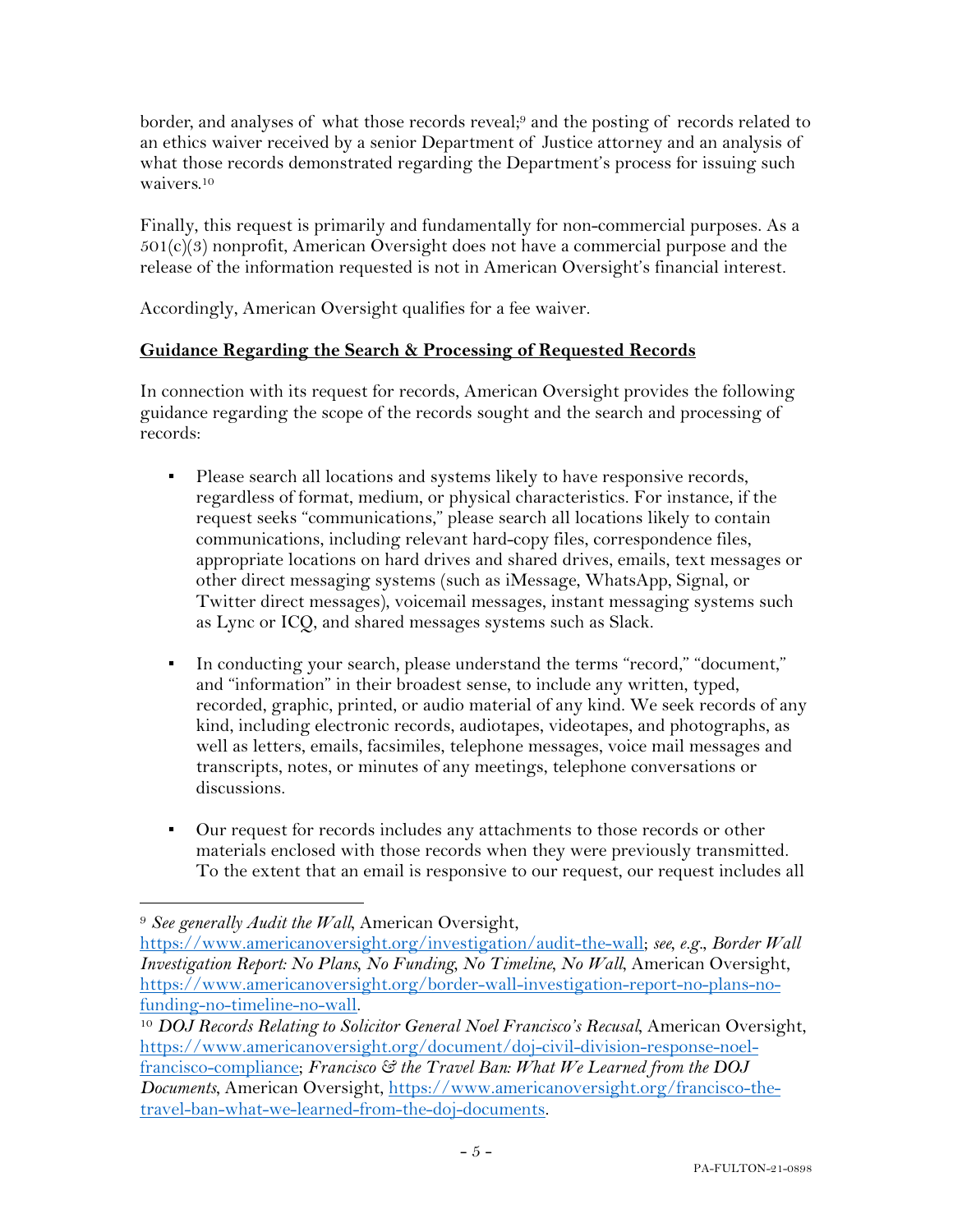prior messages sent or received in that email chain, as well as any attachments to the email.

- **•** Please search all relevant records or systems containing records regarding agency business. Do not exclude records regarding agency business contained in files, email accounts, or devices in the personal custody of your officials, such as personal email accounts or text messages. Records of official business conducted using unofficial systems or stored outside of official files are subject to the Rightto-Know Law.11
- In the event some portions of the requested records are properly exempt from disclosure, please disclose any reasonably segregable non-exempt portions of the requested records under 65 P.S. § 67.706. If a request is denied in whole, please state specifically why it is not reasonable to segregate portions of the record for release.
- **•** Please take appropriate steps to ensure that records responsive to this request are not deleted by the agency before the completion of processing for this request. If records potentially responsive to this request are likely to be located on systems where they are subject to potential deletion, including on a scheduled basis, please take steps to prevent that deletion, including, as appropriate, by instituting a litigation hold on those records.

## **Conclusion**

If you have any questions regarding how to construe this request for records or believe that further discussions regarding search and processing would facilitate a more efficient production of records of interest to American Oversight, please do not hesitate to contact American Oversight to discuss this request. American Oversight welcomes an opportunity to discuss its request with you before you undertake your search or incur search or duplication costs. By working together at the outset, American Oversight and your agency can decrease the likelihood of costly and time-consuming litigation in the future.

Where possible, please provide responsive material in an electronic format by email. Alternatively, please provide responsive material in native format or in PDF format on a USB drive. Please send any responsive material being sent by mail to American Oversight, 1030 15th Street NW, Suite B255, Washington, DC 20005. If it will accelerate release of responsive records to American Oversight, please also provide responsive material on a rolling basis.

We share a common mission to promote transparency in government. American Oversight looks forward to working with your agency on this request. If you do not understand any part of this request, please contact Emma Lewis at records@americanoversight.org or (202) 919-6303. Also, if American Oversight's

<sup>11</sup> *See, e.g.*, *Barkeyville Borough v. Stearns*, 35 A.3d 91, 95–97 (Pa. Commw. Ct. 2012).